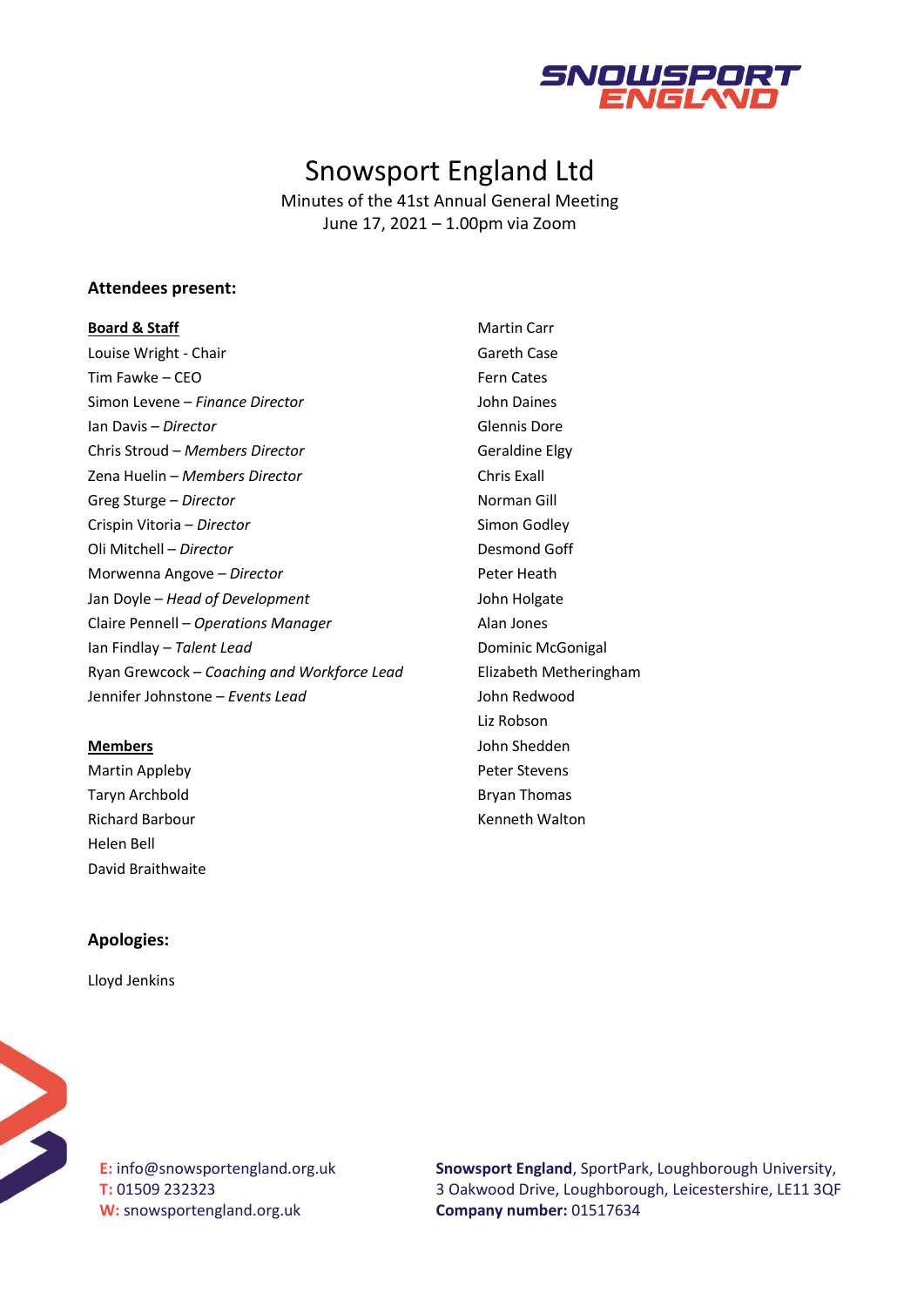

# **1. Chair's welcome**

LW welcomed all attendees to her first AGM as Chair of Snowsport England. Since the last AGM, the board has undergone a board evaluation which was conducted by Campbell Tickell and funded by Sport England. The outcome of the review was that the board were not currently performing to their optimum. An executive summary will be produced and published.

Sport England have now launched their new 10-year strategy – uniting the movement, which is extremely significant to Snowsport England as an organisation, sports are being challenged and required to look at new ways of working and delivery, challenging previous models of delivery, and to be innovative and reinvent for the future. Our primary focus currently as a board is to identify what our strategic priorities are for the long term. So this will be aligned to the Sport England strategy, and we will look to have greater collaboration with both GB Snowsport and other Home Nations as well as everyone within our snowsport community.

Once we finalise our priorities we will aim to engage with our committees. With that we will then review our vision, mission, and values to ensure that they fit with our new strategic priorities for the long term. Alongside reviewing the structure, roles and responsibilities of the board, the committees, and the organisation to deliver on these priorities within our budget, we will communicate the outcome and ensure visibility once we're able to do so.

A big thank you to all board directors and volunteers for their time invested over the past 6 months.

# **2. Minutes 40th AGM & Matters arising**

The minutes of the 40<sup>th</sup> AGM were presented to the meeting. There being no questions on these minutes, they were duly approved.

# **Matters arising:**

Facilities – A member suggested the board needs to look at a facility strategy and make it a high priority.

History of SE – A document has been put together, but a few bits of work need to be done before it is published.



**E:** info@snowsportengland.org.uk **T:** 01509 232323 **W:** snowsportengland.org.uk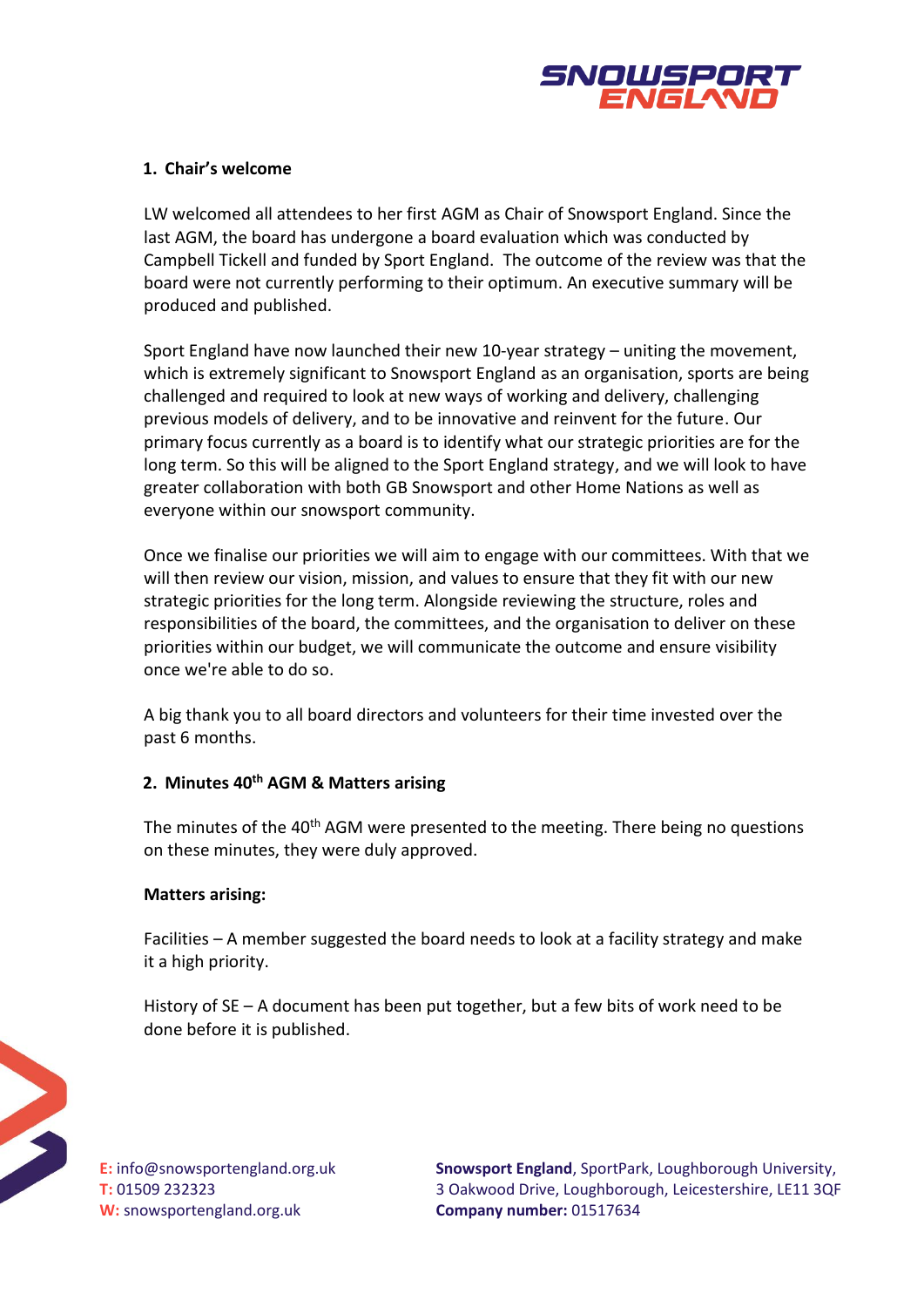

# **3. Annual Report of Snowsport England**

# Please see presentation for further info [here](https://www.snowsportengland.org.uk/wp-content/uploads/2021/07/AGM-slides-2021.pdf)

TF updated on the challenges faced – mainly Brexit and COVID. COVID has significantly impacted Snowsport England's membership and in 2019 we had just over 3000 members, in 2020 this reduced to 2500 and we are currently at 1975. Hopefully, this will increase slightly over the summer as we get activity back up and running. If we compare this to other sports, we are doing a lot better than quite a few sports in terms of our membership, which have seen larger reductions and bigger challenges in terms of numbers.

TF updated on the challenges Brexit is causing. In one-way covid has hidden the many challenges that Brexit is causing the snowsport industry. This does cause a lot of serious issues which are not straight forward. We are working hard with the other HN's and GBS to try and get clarity and will look to work with the wider snowsport Industry to try and resolve issues. However, at the moment the government or EU countries don't have the answers and it is not clear how long this will take. We will look to keep updating the membership as and when we have new information to share.

We are also in the process of launching our new online Snowsport Course organiser award, hopefully this will be received positively and be an easier way for teachers to complete the award and will hopefully make it easier for schools to run ski trips.

We have now completed a lot of elements of the new committee structures and since the last AGM, the talent group is now up and running. The one committee that is not up and running yet is the Participation & Insight Action Group.

Thank you to the Snowsport England team, clubs, and volunteers for their hard work.

#### **4. Member Directors Report**

Chris Stroud (CS) and Zena Huelin (ZH)

Key points since the last AGM:

- Attending board meetings and calls, 7 in total since last AGM
- Board evaluation with Campbell Tickell
- Zena has continued her role as safeguarding champion on the board
- Attendance of regional and committee chair zoom meetings
- Involved in P&IG chair selection progress
- Meetings on starting activity following lockdown

**E:** info@snowsportengland.org.uk **T:** 01509 232323 **W:** snowsportengland.org.uk

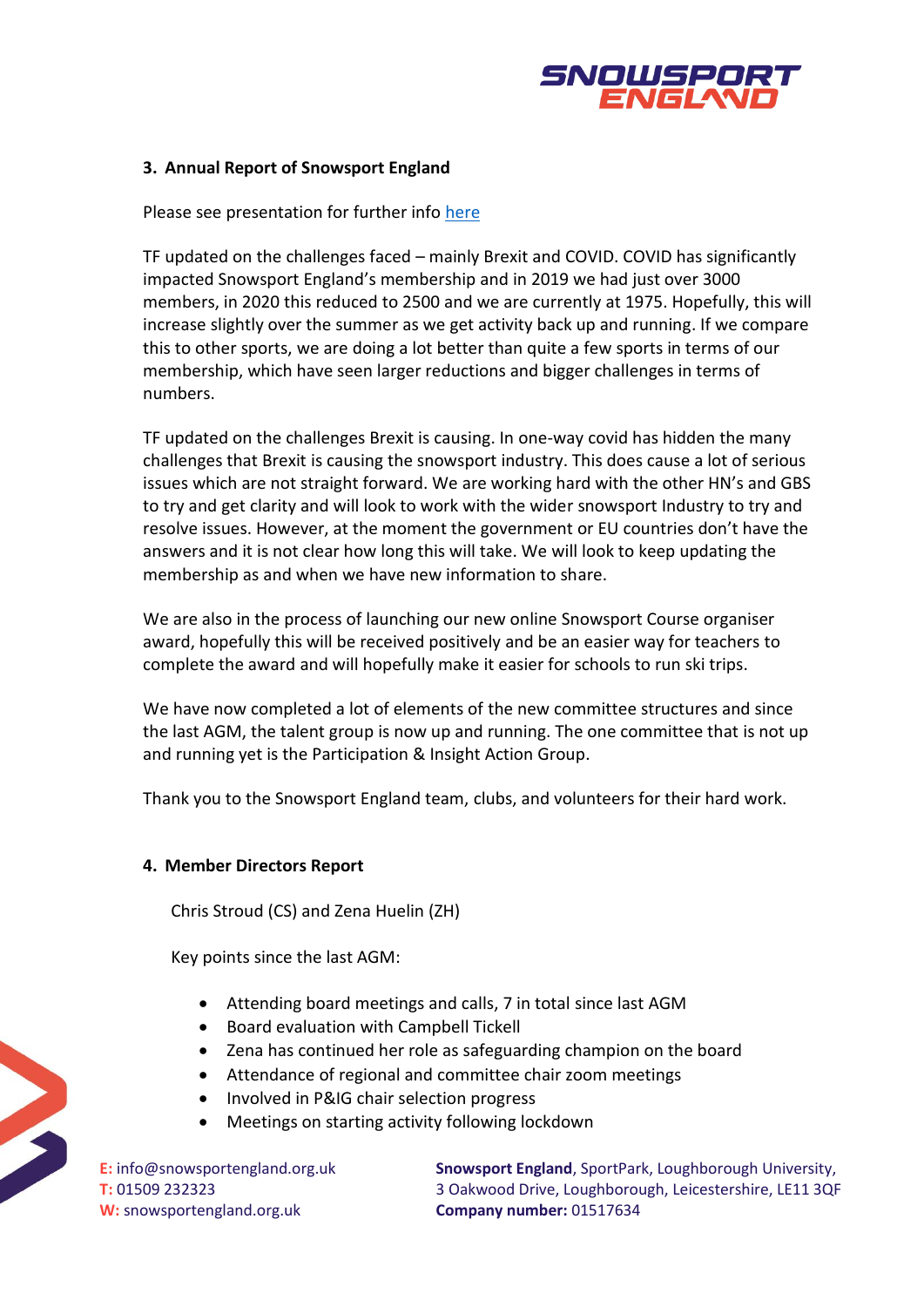

- Attended SE club webinar in March
- Dealing with member issues and queries

Looking forwards:

- Meeting members
- Attending courses, events, races and supporting governing body.
- Looking into long service awards for the future.

Should anybody wish to contact Chris or Zena, email addresses are:

[zena@snowsportengland.org.uk](mailto:zena@snowsportengland.org.uk) and [chrisstroud@snowsportengland.org.uk](mailto:chrisstroud@snowsportengland.org.uk)

# **5. Finance Report and Accounts**

Simon Levene (SL) presented to 2020 accounts. The key points were:

Effects of COVID-19 on the 2020 accounts Looking forward to 2021 / 2022 Very positive audit for 2020

Full information can be found within the presentation [here](https://www.snowsportengland.org.uk/wp-content/uploads/2021/07/AGM-slides-2021.pdf)

# **Proposals**

Acceptance of 2020 audited finance statements – proposed by LW, seconded by TF. Reappointment of Harrison Salmon as auditors for the 2021 financial year proposed by LW, seconded by TF.

# **6. Ordinary Resolutions**

None

# **7. Questions and Any Other Business**

# **Question by Gareth Case and Richard Barbour:**

There is no narrative from Louise Wright, a foreword / Introduction / Hello etc would have been welcome,

I believe it very positive for key members of a successful committee to be visible & available, I accept too late for the report but would be good to see & hear from

**E:** info@snowsportengland.org.uk **T:** 01509 232323 **W:** snowsportengland.org.uk

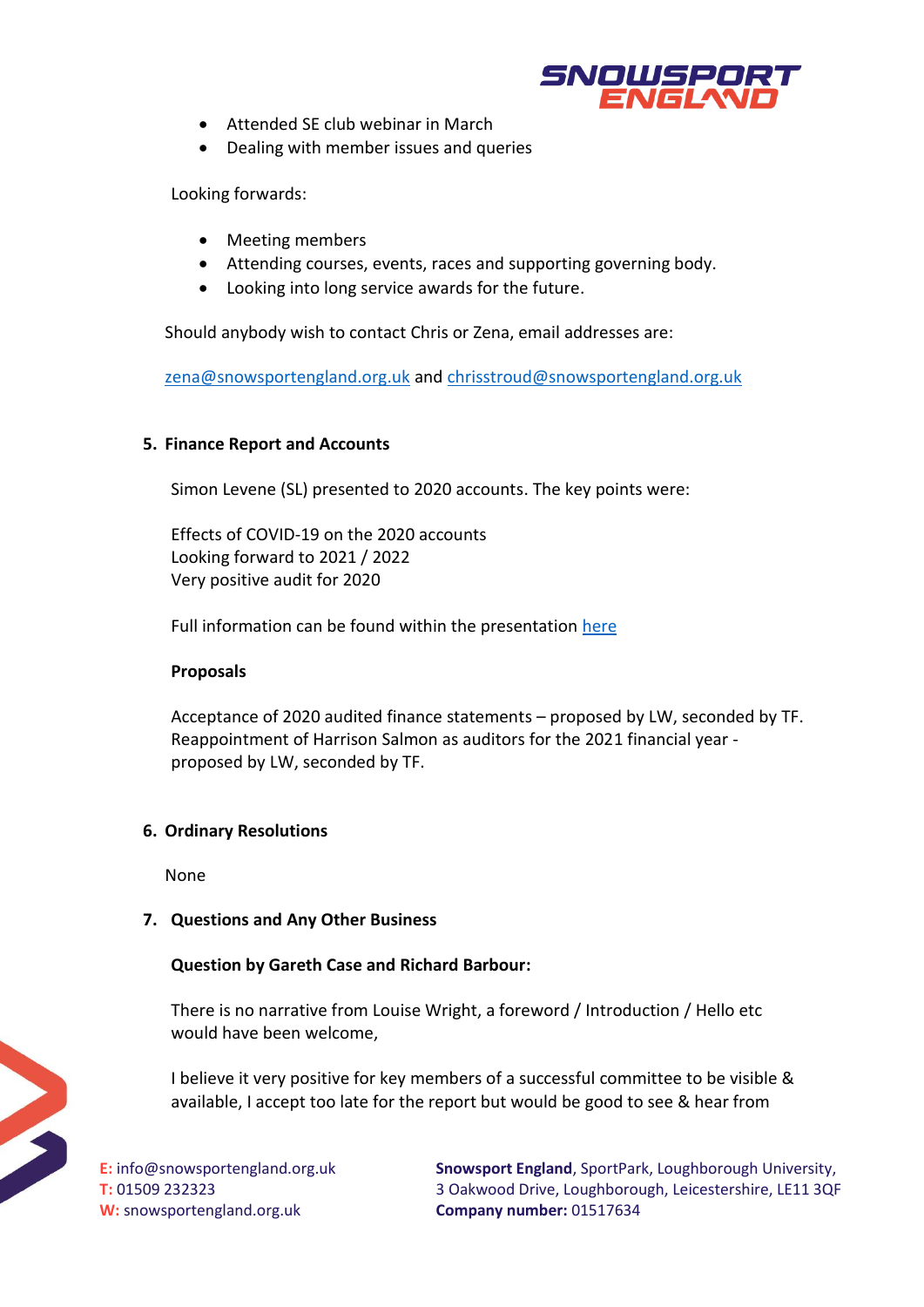

Louise at the next AC meeting to understand her focus & strategy for the next term could this be arranged?

## **Answer**

Given the short period between the 2019 AGM and the 2020 AGM, we kept the Annual Report short and did not include a 'Chair's introduction. If this was specifically missed, we apologise; it will be included in future Annual Reports that will return to their 12-month frequency.

SE is an organisation run by volunteers in the main (whether Board members, Committee members, Officials or other volunteers). We need to engage with each other at all of these levels to work together to advance our sport. Louise would welcome the opportunity to join the next Alpine Committee meeting and similarly the Board would like the Alpine Committee members active engagement as we agree priorities and actions. We need to modernise how we approach our activities as we emerge from the 'lockdowns' of the last year + and this will involve all of us.

## **Gareth Case Question**

To Inspire Participation in snowsport at every level

What is the SE strategy to deliver against this statement?

#### **Answer**

As we come out of the 'lockdown' of activity over the last year + we need to reestablish how we best meet this Vision. Louise, as our new Chair, is leading on this with fresh energy and a raft of additional experience. This also needs to be considered in the context of the new Sport England 10-year strategy. Following the launch of the Sport England strategy, the Board have been reviewing and refreshing the strategic priorities for SE and look forward to discussing these with the Committees to gain their perspective and participation.

# **Gareth Case**

Identifying & developing talent?

What is the SE strategy to deliver against this statement? is this the new talent pathway? if so what about all the other athletes already in the system, how will they be developed?

#### **Answer**

**E:** info@snowsportengland.org.uk **T:** 01509 232323 **W:** snowsportengland.org.uk

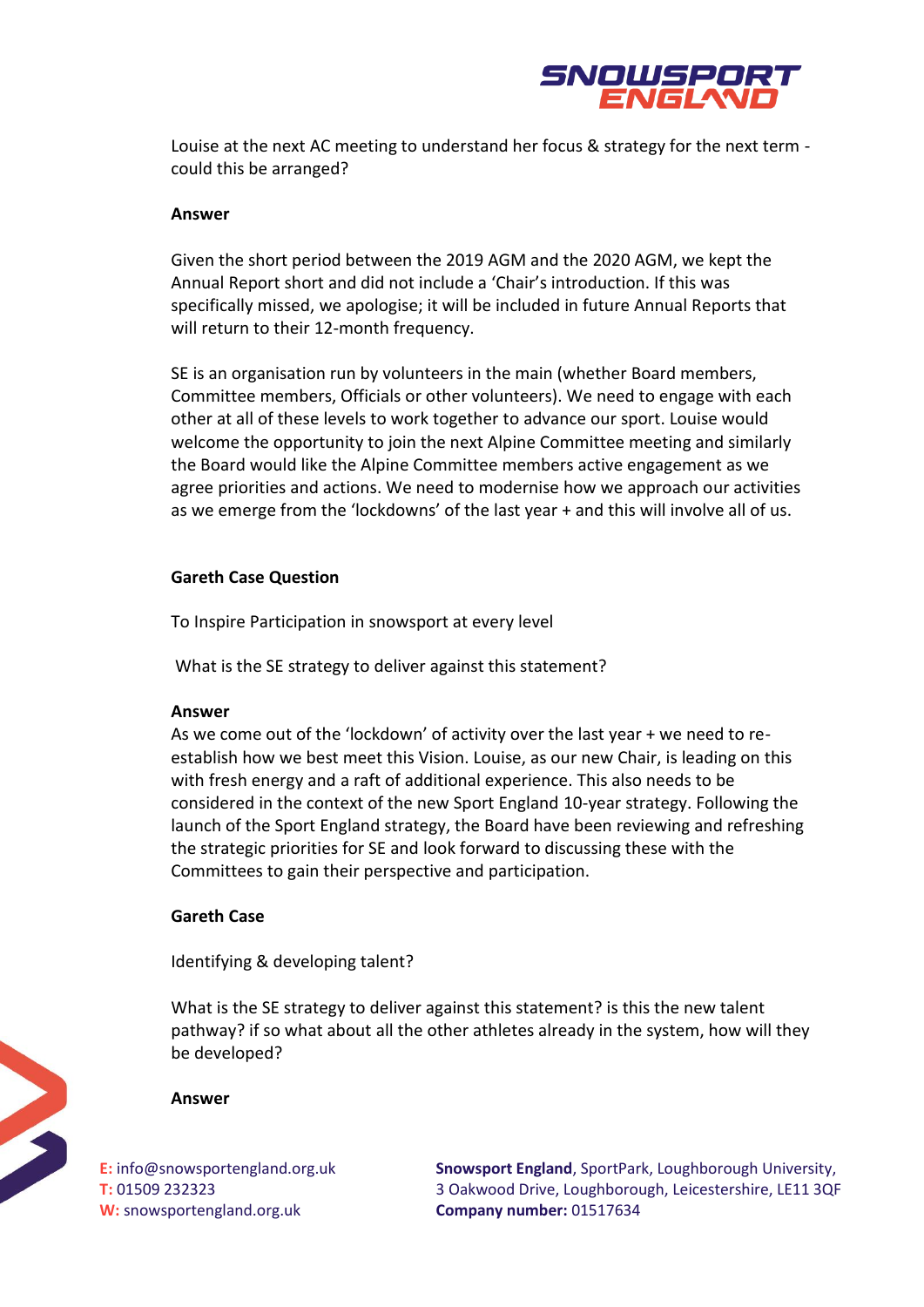

As mentioned in a prior question, the Board are

working on a revised set of strategic priorities as we restart activity that will be worked on collaboratively with the Committees and others. The Talent pathway is a critical part of what we need to do as an NGB, and we have been working with GBS to align what we do with them and to look at what areas we should prioritise. Previously the focus has very much been on park and pipe as this was what the funding from Sport England was targeted at, but this is being reviewed with GBS on where we should focus. Sport England and UK Sport have made it very clear that we need a joint approach to the talent pathway.

# **Gareth Case**

Our Core Values

Community Champions / Trailblazing ideas - Can you provide some examples of each as I will no doubt get asked, as I usually get quizzed at races by eager parents!!

# **Answer**

As a member of committee and Snowsport England you are part of Snowsport England. So, it would be good to know if you feel these are not the right values or that the committees don't link or follow the values. However, some examples below.

We are running an initiative in Manchester which is targeting talented kids to come into snowsports, this is initially focused on park and pipe with sessions at Greystone reduced risk facility and then moving to Chill Factore. This will also hopefully link snowsports to the wider community and engage new audiences.

With the Alpine discipline being one of the most active, we need the Alpine Committee to bring in new ideas and refresh our approach to alpine racing and general participation. There have been lots of ideas shared by our volunteers over recent years but very little actual change or development. As we look at the refreshed strategic priorities, we would like to involve members of the AC in goal setting and planning.

# CEO Report

Measures table – (Active lives survey) awareness rather than upward trend, should we not be more specific & commit to a figure or %, we might achieve a 1% increase but is that really acceptable?

# **Answer**

**E:** info@snowsportengland.org.uk **T:** 01509 232323 **W:** snowsportengland.org.uk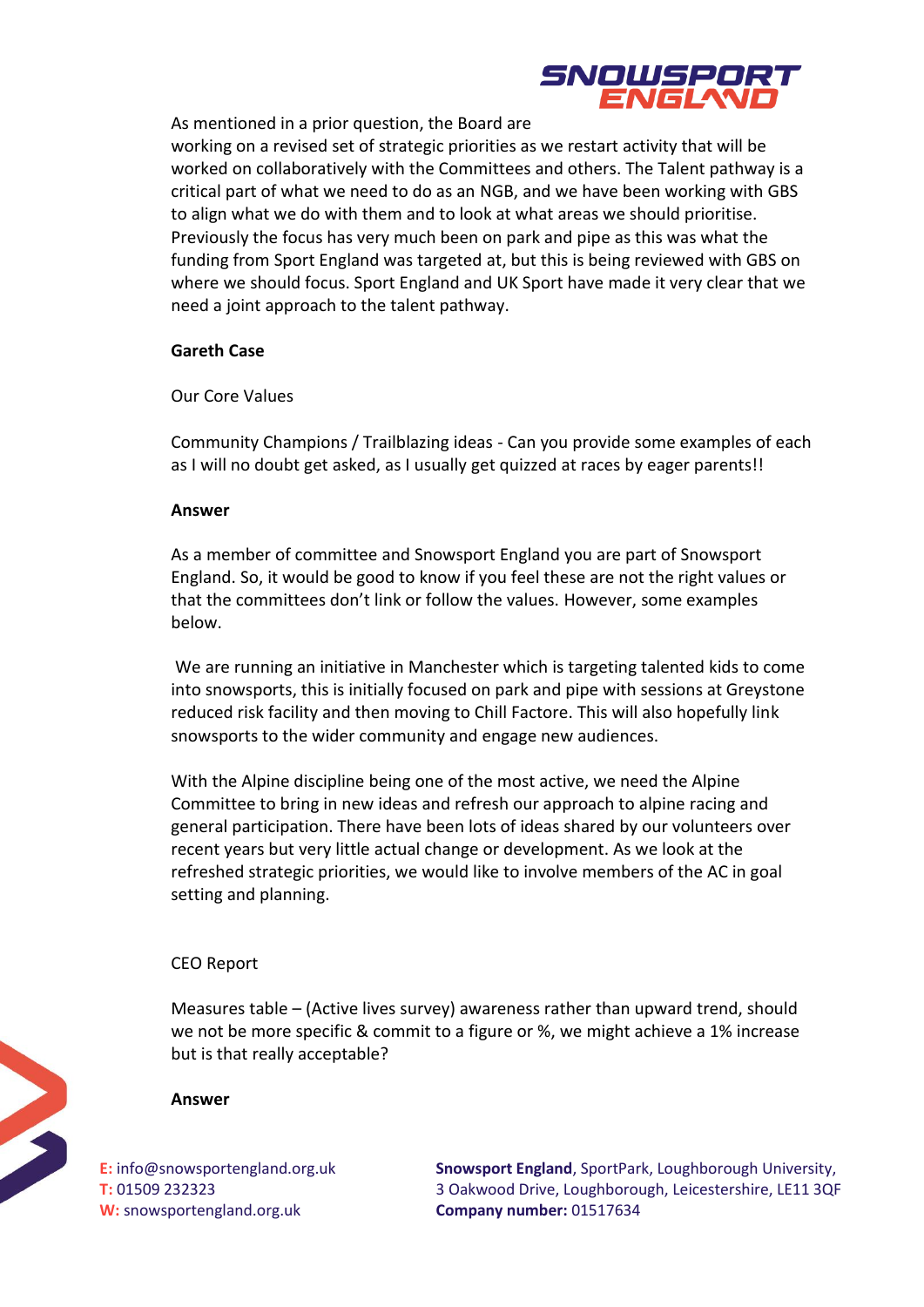

The challenge is that as a NGB we have very limited

resources and the impact we can have on the whole of snowsports is limited and other factors are far more influential. I think it is a good measure to follow and track as it gives us an independent assessment of participation. However, I think other KPI's are needed which can measure and show if our interventions are having an impact.

## Committees

Forgive me I am not sure of the policy. would it be worth considering each committee vote (Blind) for other members on a yearly rolling programme, & to avoid anything going stale should we seek to rotate chairs every 3 years (max)?

Should the Chairs lead the succession planning of each of the committees?

## Answer

TF stated he had this conversation with Lloyd (Chair Alpine). Changing chair each year is probably not enough time for a chair to make any impact (however there should be a mechanism for the committee to remove the chair each year if they are not supported) I would like this to follow the same as board directors, so 2 terms of 3 years possible and then rotated.

How we support the next generation of athletes to deliver GBS's vision of top 5 nation

Only 8.5 years away - What is the plan to do this & how are SE & GBS aligned to give us the best possible chance, yes I know I have a personal interest in this area specifically, we have some great potential in the UK who are performing well in FIS & just under Europa Cup, these are the potential athletes who will be 25-28 in age in 2030 who we mustn't forget about, whilst in parallel we look at starting new initiatives for younger athletes.

Do we work closely enough with the academies & clubs, I appreciate there is friction & frustration on both sides, ultimately the collective goal should be the same (improve the sport & achieve WC podiums), how can we break down these barriers? or is this something we are not willing to consider?

To be top 5 nation - how do we measure this?

#### **Answer**

**E:** info@snowsportengland.org.uk **T:** 01509 232323 **W:** snowsportengland.org.uk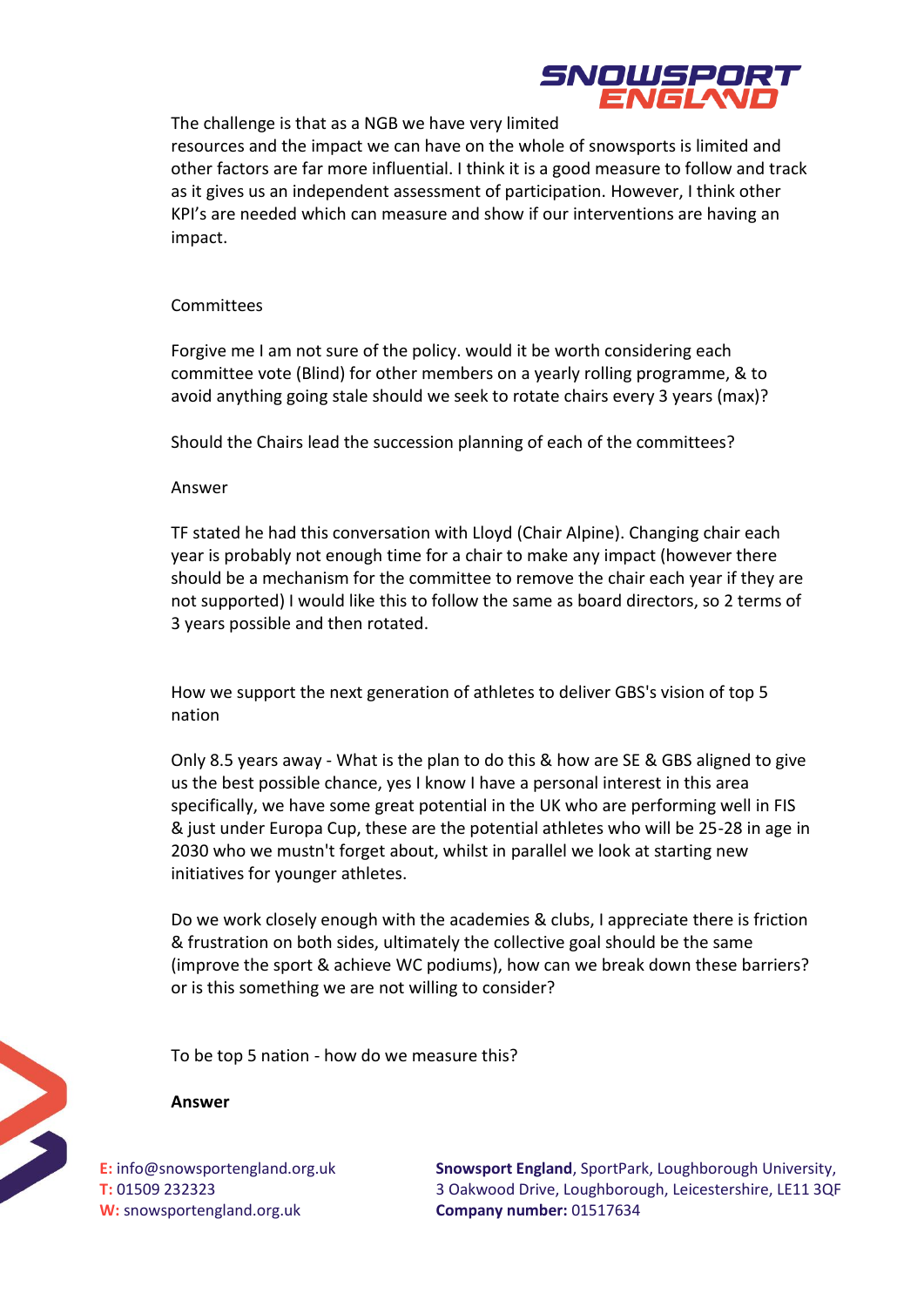

As mentioned above we are working together with GBS to align and have a joint approach.

I agree there has been some friction between SE and academies, but I do want to have a positive relationship and we have started to look at this and will hope to have discussion with academies on this very shortly and this needs to also be in partnership with GBS as well and not just SE if we are truly to align the pathways.

This needs to include more understanding of expectations of Academies and the reasonable deliver expectations from SE

This is GBS vision and was set out by Dan Hunt. He did the analysis of what was required to deliver this and how he thought it was possible. It will be for GBS to measure.

I would hope that Clubs feel that SE are there for them and offer whatever reasonable support is requested. We have run multiple 'drop-in sessions' through the last year to help navigate the lockdowns and restart of activity as well as provided as much guidance and support that we could.

We would like more engagement from and with Clubs – especially to help them increase participation from their local communities. Can I ask all Club Chairs to consider this and contact me if they would like more engagement.

#### Financial Report

Pure sponsorship seems extremely low £8k - 1% What would be an acceptable level of sponsorship per annum to secure Who is accountable to secure sponsorship?

SE consists of a Marketing lead, Event Lead, Campaign Lead, The Non-Exec Directors have Marketing / Sponsorship "specialist" backgrounds there appears to be a significant resource / O/H which could be focused on sponsorship! - suggest we should be looking at in excess of circa £50k pa otherwise the cynic in me would say get rid of the resource & move the salary straight to sponsorship!

## **Answer**

Pre-Covid commercial sponsorship was very difficult, but we were achieving a level of success in attracting sponsors to supplement our grant and membership/ events income. Given the structure of our sport (with GBS responsible for 'elite' athletes), the SE proposition for many sponsors is limited.

With Covid the sponsorship market has disappeared, with many of our current sponsors having to withdraw as they fight to survive. Looking forward, it is going to take time for this sponsorship market to re-establish itself.

**E:** info@snowsportengland.org.uk **T:** 01509 232323 **W:** snowsportengland.org.uk

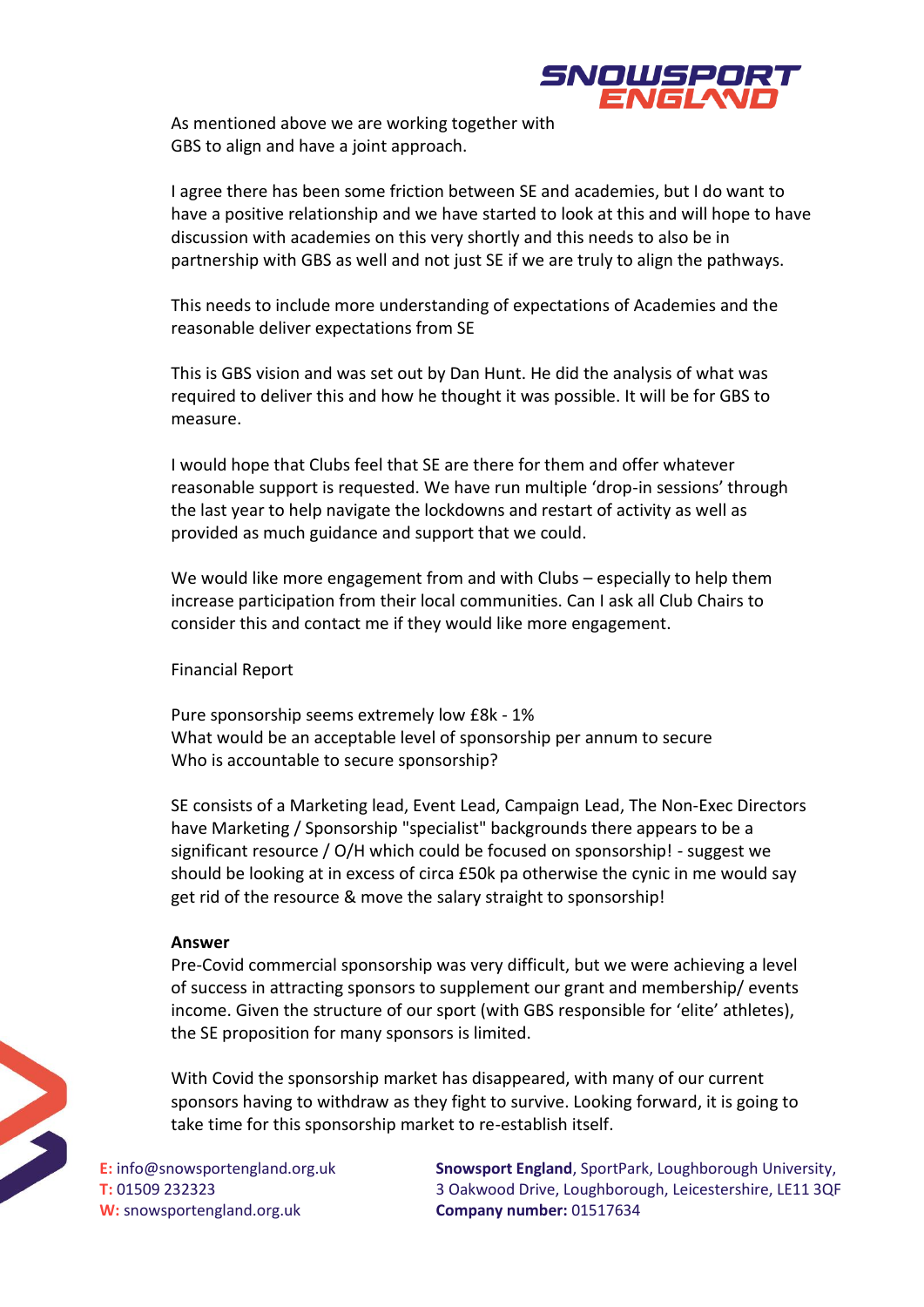

For the next couple of years, the Board have agreed to 'de-prioritise' sponsorship attainment as the level of effort required will be vastly disproportionate to the funds available. We will still go for sponsorship that is offered or economic to obtain.

To clarify the roles, the marketing lead is part time and works 2 days a week. The event lead main focus is getting the coaching course up and running and also general admin of answering the phone and emails that come into the office. The campaigns lead has been on furlough throughout

Membership forecast (Graph)

2022 - 5% 2023 - 3% 2024 - 3%

Is this based on data & analytics?

# **Answer**

This was based on discussions; lapse survey data and other analysis other sports had done. It is very hard to predict especially when we are guessing where our baseline will be from this year. This will be reviewed as we get more clarity on our baseline figures.

# **Gareth Case & Richard Barbour**

Roles and Responsibilities of Non-Exec Directors

Reference to Scheme of Delegation (apologies I could not find this!) could do to understand the roles & responsibilities of each of the Non exec directors

The roles and responsibilities for each director will follow the work on the refreshed strategic priorities as we emerge and restart activities and this will be communicated to the committees.

Answer

Scheme of delegation is on the website Scheme-of-Delegation-v4.pdf (snowsportengland.org.uk)

# **Gareth Case & Richard Barbour**

External Board Evaluation

**E:** info@snowsportengland.org.uk **T:** 01509 232323 **W:** snowsportengland.org.uk

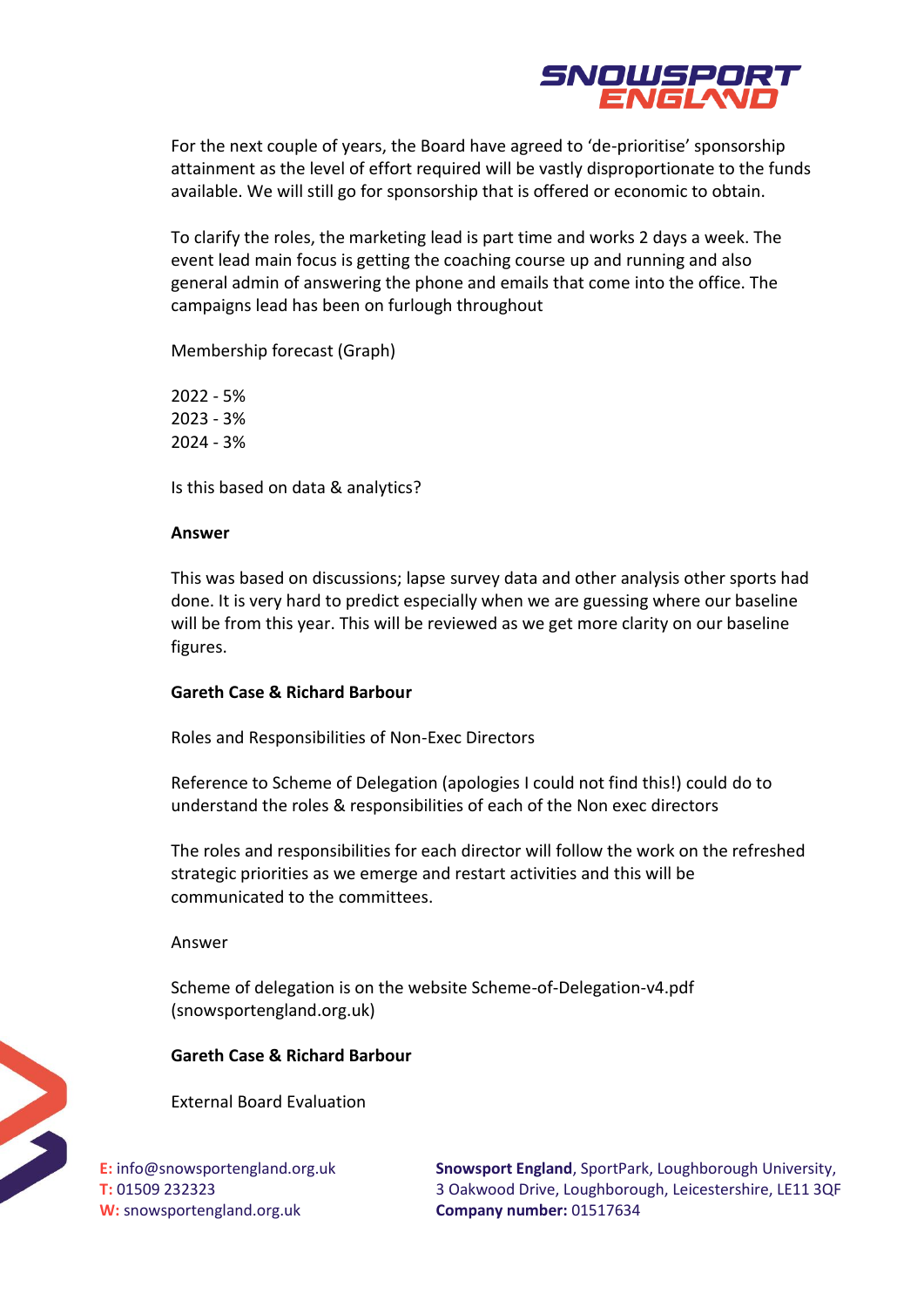

When will the independent report provided by Campbell Tickell be issue to Committee members?

## **Answers**

An executive summary will be made available to the committees and membership in the autumn. The process of the evaluations was getting the directors to feed in their views and to collate this information and make recommendations back about how the board can work more effectively.

# Sponsors / Partners

It would be good to split the two headings, so people can see who actually provides "pure" sponsorships as opposed to those who offer support through partnering at a race or through a season (no actual commercial investment)

## **Answer**

Yes, happy to look at this for next year's report

Can the director responsible for assessing and responding to the effects of Brexit on coaches and coaching report on strategy, progress and the ability of qualified coaches to coach in the EU.

# **Answer**

No this currently sits with the CEO. We have reached out and working with the other HN's and BASI on this and engaged other sports and will continue to do so. We have approached Sport and Recreational alliance to bring together a wider pool of sports and to link with DCMS to try and find solutions and enable our coaches to work abroad with their athletes.

As Louise has stated roles will be assigned and we will consider if having a director responsible for this would be helpful.

# **John Shedden**

Has that Schools Committee been disbanded and/or changed? I ask because the Schools Reports consists of two reports from two different, external organisations called ESSKIA and NSSA.

So, may I also ask, What relationships do ESSKIA and NSSA have with Snowsport England?

**E:** info@snowsportengland.org.uk **T:** 01509 232323 **W:** snowsportengland.org.uk

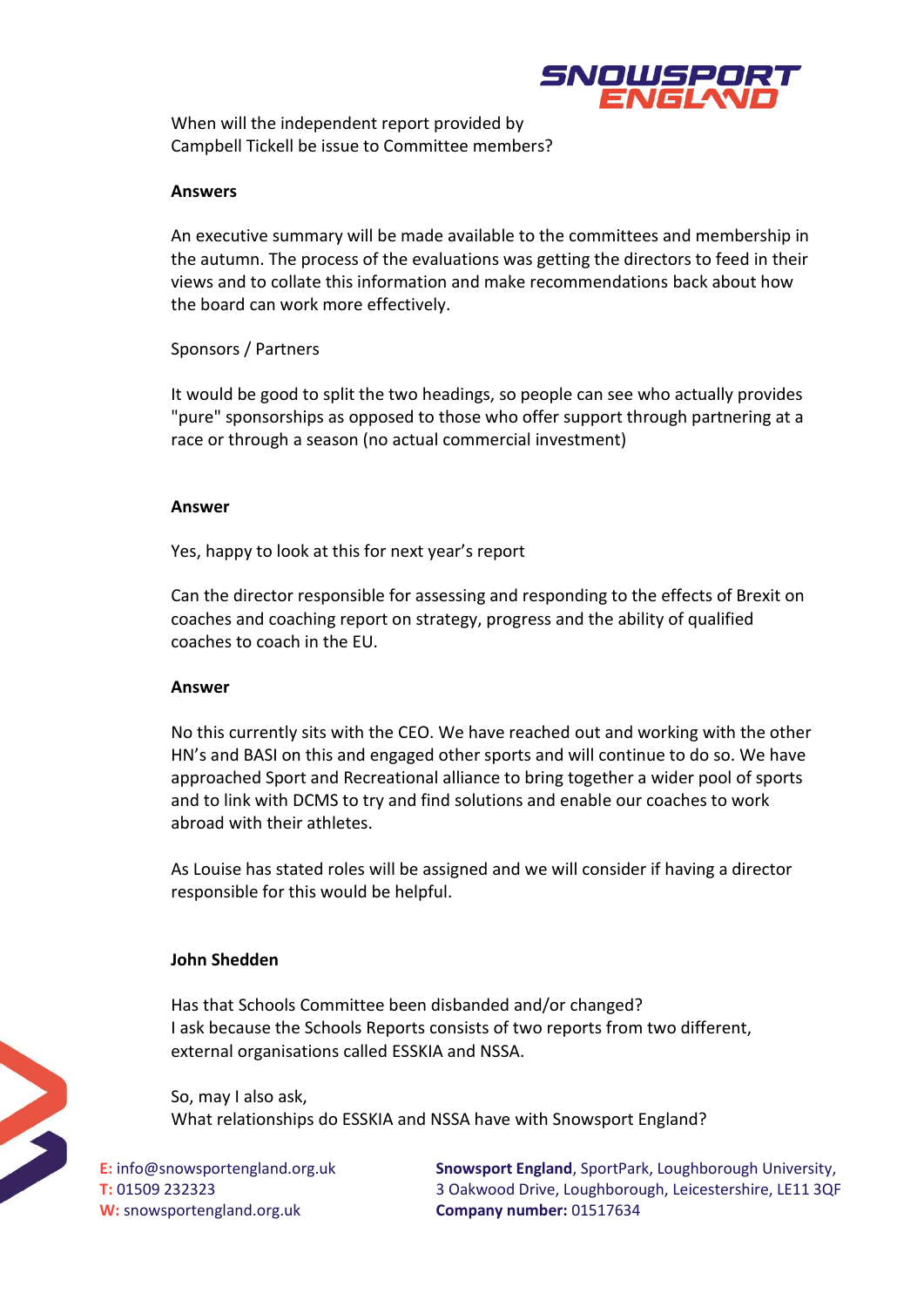

Are they, together, a new form of Schools 'Committee'?

May I also ask, what the relationships are between these organisations and the Alpine, Freestyle and Nordic Committees which, hitherto have been responsible for developing the philosophies and policies for those disciplines and for organising and overseeing our Governing Body's developments in those disciplines? Are the Rules, training of Officials and Referees, TDs etc common to all?

May I also ask, if the Training/Coaching personnel of ESSKIA and NSSA are licensed by Snowsport England, with UKSnowsport awards which comply with the Safeguarding and Code of Conduct for Coaches which SE expects of all its personnel?

## **Answers**

The committee structure was reviewed, and a new structure announced at the last AGM in 2020. The schools committee and the Youth development committee have been merged into the Participation and insight Action group (PIAG). This was explained at the AGM in 2020 and the process we are following to get the restructured committees up and running

Yes, the Schools committee has been disbanded and the new PIAG committee put in its place. The SCO element of the schools committee now sits with the ASCL and SCO subcommittee which sits under the coaching technical panel.

Both Esskia and NSSA are schools associations which affiliated to Snowsport England. They agree to the schools association agreement each year and submit all their activity to SE.

They are not the schools committee

Each schools association has to link with the relevant discipline committee to get approval for their squads and to agree how they can fit within the talent pathway.

The discipline committees set out the rules and the schools association agree to abide by them as well as out safeguarding and equality polices.

As mentioned, the ESSKIA and NSSA have to comply with our safeguarding polices and our rules.



**E:** info@snowsportengland.org.uk **T:** 01509 232323 **W:** snowsportengland.org.uk